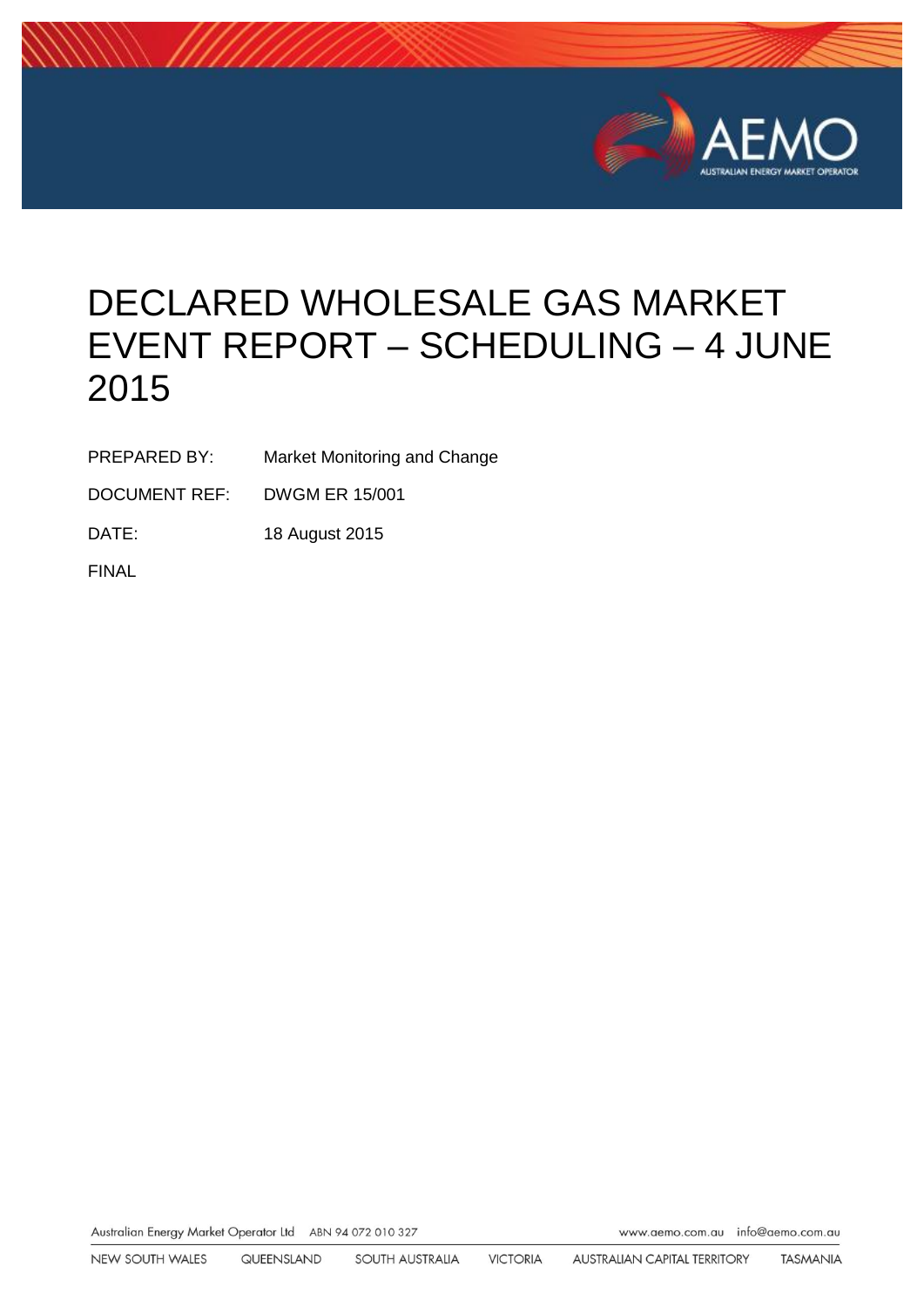

### **Contents**

| $1 \quad \blacksquare$ |  |
|------------------------|--|
| $\overline{2}$         |  |
| $3^{\circ}$            |  |
| $\overline{4}$         |  |
| $5^{\circ}$            |  |
| $6 \quad$              |  |
|                        |  |
|                        |  |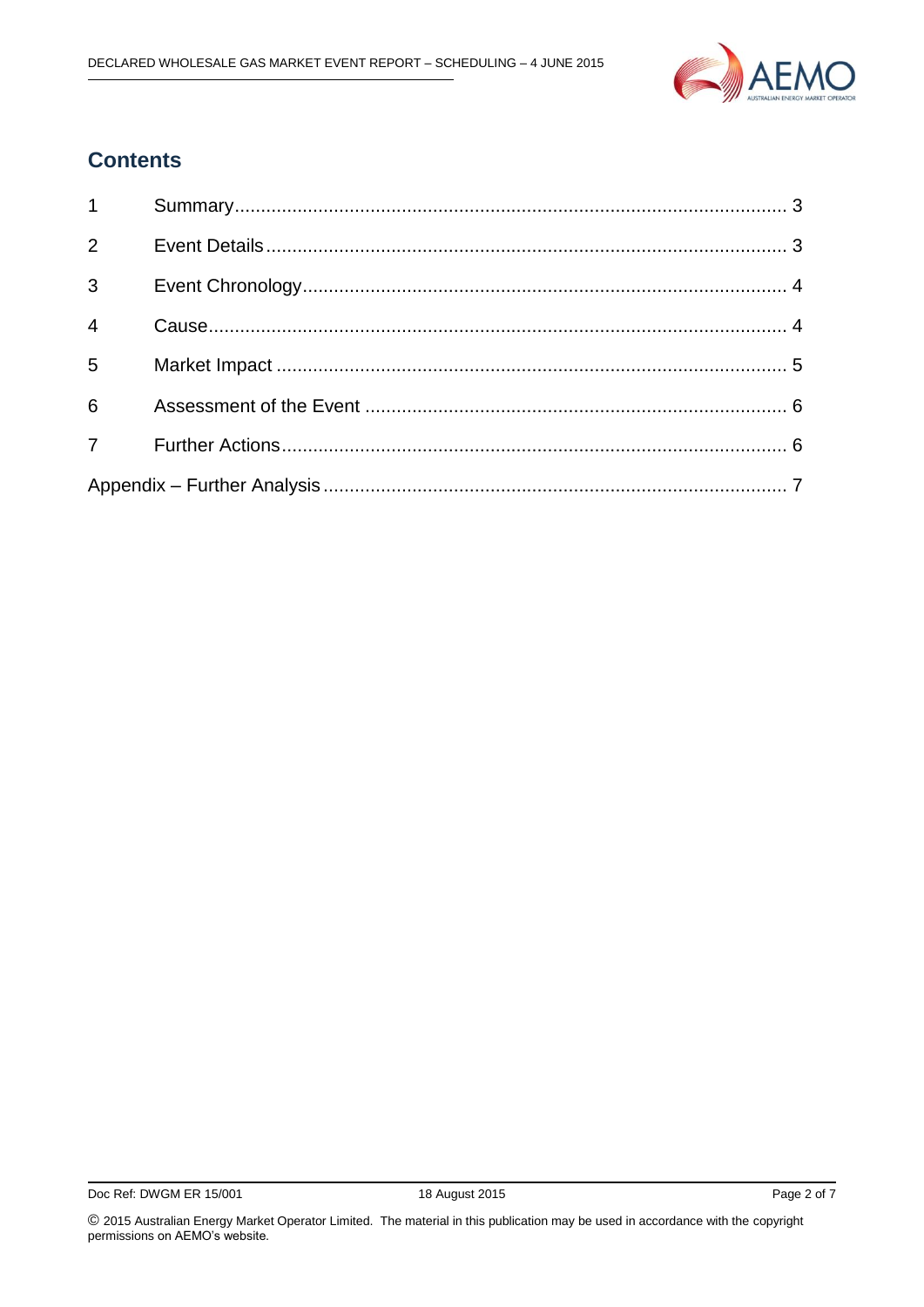

#### <span id="page-2-0"></span>**1 Summary**

On 4 June 2015, AEMO published a declared wholesale gas market (DWGM) operating schedule for the 2.00PM scheduling horizon, in which equally beneficial injection bids for Longford meter (30000001PC) were not scheduled to the same extent.

The cause was due to interactions between accredited participant bid constraints, the supply point constraint applied and the MCE's internal constraint to schedule injections with a flat hourly profile.

AEMO investigated the event pursuant to a request under rule 218(2) of the National Gas Rules (NGR). Following that investigation AEMO has decided that the event was not an unintended scheduling result because the estimated financial effect on Market Participants is below the prescribed financial thresholds<sup>1</sup> in the NGR.

This report informs DWGM Market Participants about AEMO's investigation and the reasons for its decision.

### <span id="page-2-1"></span>**2 Event Details**

On 4th June 2015 at the 10.00AM schedule, a supply point constraint was applied to the Longford injection meter (30000001PC) to reflect facility limitations due to maintenance. AEMO's market clearing engine (MCE) produced a pricing schedule and an operating schedule with equal tiebreaking between participants at Longford (the scheduled injections for the day were proportionally reduced as a result of constraint application).

However, the constraint application caused market participant (MP) injections to be 'sculpted' unnecessarily. 'Sculpted' injections means that the scheduled hourly injection rate is not flat throughout the day. Injections may be sculpted where MPs have ramp rate constraints in their bid accreditation, however the MCE incorporates logic that attempts to minimise the extent of sculpting that is unrelated to known constraints. In this case, the unnecessary sculpting arose due to interactions between this logic, hourly supply point constraints and response time constraints. At the 2.00PM schedule, the supply point constraint continued to apply, however there were small changes for individual MPs:

- The MCE did not produce the same tie-breaking in the paired pricing schedule and operating schedule. This should not occur unless caused by congestion within the declared transmission system, which was not the case here.
- Additionally, the interactions that caused unnecessary sculpting in the 10.00AM schedule now caused the tie-breaking in both 2.00PM schedules to be unequal between MPs at Longford.

It was not possible to determine the cause of the unequal tie-breaking and resolve it within the time limits set by section 215 of the NGR, and accordingly an operating schedule was approved with unequal tie-breaking for injection bids at Longford for the 2.00PM scheduling horizon. At the 6.00PM schedule, the tie-breaking issue was resolved and the operating schedule was able to compensate for the 2.00PM to 6.00PM scheduling interval by offsetting MPs' injection quantities during the remainder of the gas day.

Doc Ref: DWGM ER 15/001 18 August 2015 18 August 2015

-

 $1$  Refer rule 217(4) of the NGR.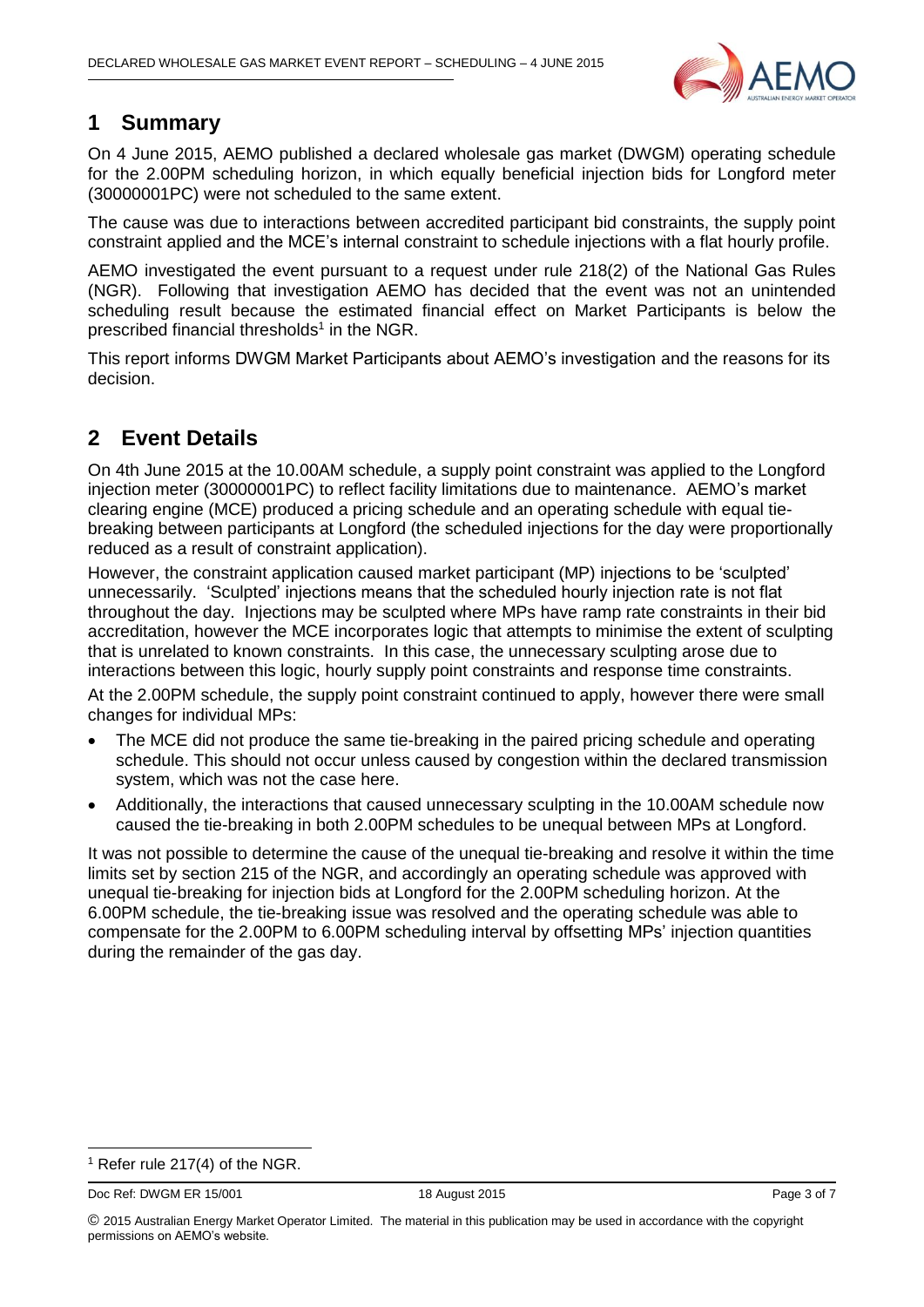

## <span id="page-3-0"></span>**3 Event Chronology**

| Time                | Event/Action                                                                                                                                                                                                                                                   |
|---------------------|----------------------------------------------------------------------------------------------------------------------------------------------------------------------------------------------------------------------------------------------------------------|
| 10:00AM<br>schedule | A constraint was applied to profile injections at Longford (with total daily equivalent:<br>683,461 GJ/d)                                                                                                                                                      |
|                     | Maximum Hourly Quantity (MHQ) = 24,900 GJ/hr from 1000 hrs to 1300 hrs<br>$\circ$                                                                                                                                                                              |
|                     | $MHQ = 29,094$ GJ/hr from 1400 hrs for the remaining hours of the gas day<br>$\circ$                                                                                                                                                                           |
|                     | AEMO produced a pricing schedule and an operating schedule with equal tie-breaking<br>between participants at Longford, however there was some unusual sculpting for<br>participant's injections at Longford.                                                  |
| 2:00PM<br>schedule  | The constraint on Longford injections applied at 10.00AM continued to apply with no<br>changes from the previous schedule.                                                                                                                                     |
|                     | The MCE did not produce the same tie-breaking in the paired pricing schedule and<br>operating schedule, nor did it produce equal tie-breaking between participants on a daily<br>basis. AEMO was unable to diagnose this problem within the scheduling window. |
|                     | AEMO determined that the pricing schedule gave the best outcome of the two schedules<br>(most equitable between participants) and accordingly approved the pricing schedule to be<br>used as the operating schedule.                                           |
| 6:00PM<br>schedule  | The constraint applied to Longford was raised and changed to a maximum daily quantity<br>constraint -(MDQ) = 700,000 GJ/d (revised from MHQ application in 2.00PM schedule)                                                                                    |
|                     | AEMO was able to produce correct schedules with equal tie-breaking between participants<br>at Longford                                                                                                                                                         |

#### <span id="page-3-1"></span>**4 Cause**

The MCE failed to schedule equally priced bids to the same extent at the 2:00PM schedule due to interactions between accredited<sup>2</sup> participant bid constraints, the supply point constraint (SDPC) and the MCE's internal constraint to schedule injections with a flat hourly profile (minimise sculpting). The internal constraint attempts to schedule bids with a net zero difference between future hours after the initial hour plus any response time<sup>3</sup>.

Some injection bids at Longford have accreditation that restricts their ability to be rescheduled to certain hours, while others are free to be rescheduled at any time.

For all current day schedules on 4 June, the SDPCs applied limited the total quantity to \$0.0000/GJ bids with Authorised MDQ<sup>4</sup> from which the MCE scheduled according to daily tiebreaking rules.

At the 10:00AM schedule, all injection bids with Authorised MDQ were scheduled to the same extent on a daily basis (i.e. tie-breaking was as expected) but were sculpted to allow for the SDPC MHQ change at 2:00PM and also to account for those bids that had ramp rate constraints. The MCE's internal constraint prevented any change to hourly flows until an accredited bid constraint and the SDPC changed. This resulted in the more flexible bids being scheduled with a lower share

<sup>1</sup> <sup>2</sup> The aim of accredited bid constraints is to ensure that each Market Participant can reflect operational or contractual restrictions on their ability to supply or consume gas, so that their resultant scheduling instructions are more reflective of the quantities that they are able to inject or withdraw at the hourly level. Accredited bid constraints are not public information.

<sup>&</sup>lt;sup>3</sup> For example, if a bid has a one hour response time and no ramp rate limit, it would be scheduled flat from 11:00AM onwards for a 10:00AM schedule.

<sup>4</sup> Total \$0 bids were 710,475GJ – of these only 705,475GJ had AMDQ. At the 2:00PM schedule an SDPC of 683,461GJ (daily equivalent) was applied.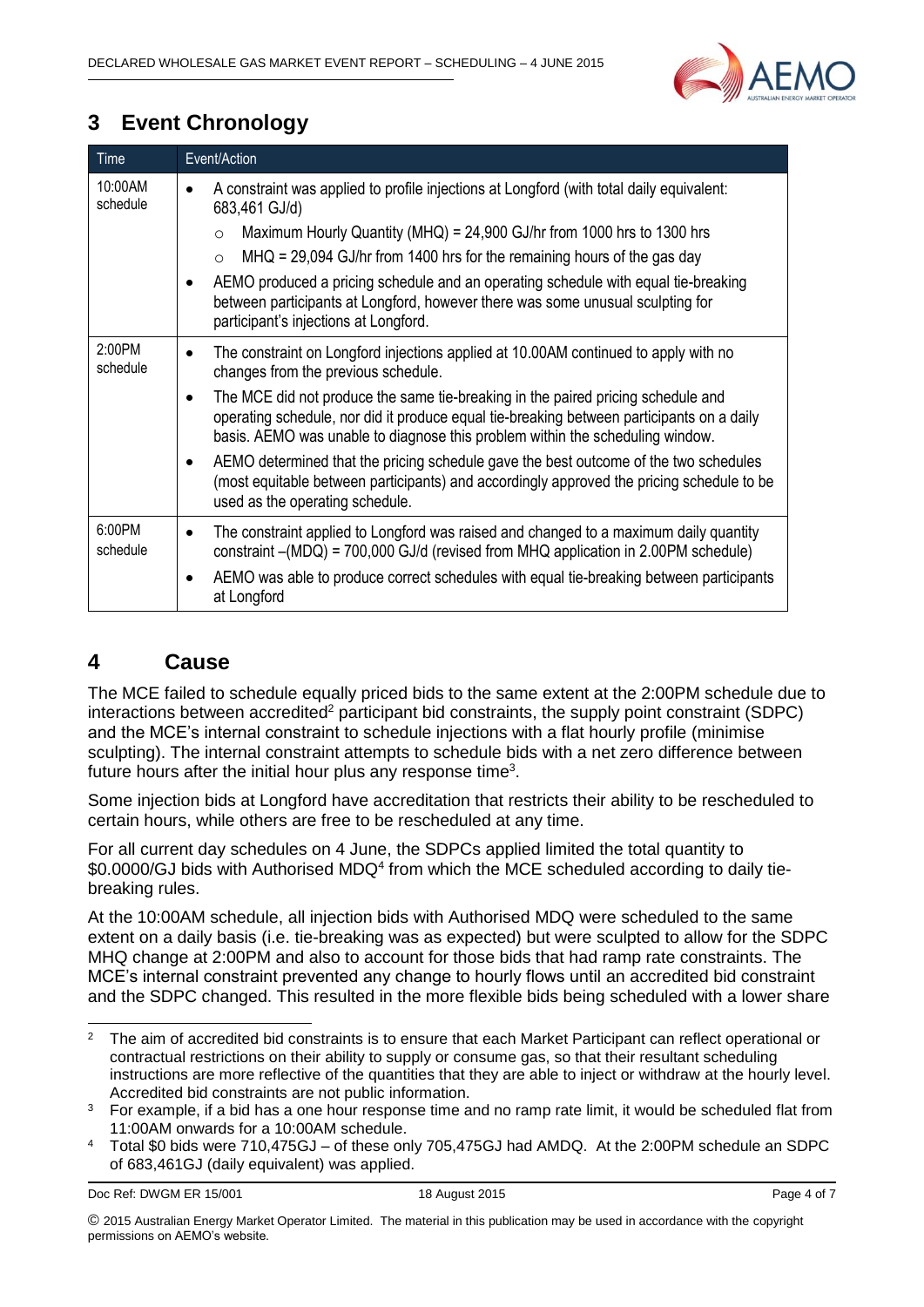

of the hourly scheduled flow until 2:00PM and a higher share of the hourly scheduled flow thereafter (thereby balancing the daily quantities).

At the 2:00PM schedule, flexible bids were again scheduled with a lower share of hourly scheduled flow hourly compared to the bids with time-restricted accreditation. However, while the bids that were subject to ramp rate constraints had an opportunity to respond after 6:00PM, there were no changes to the SDPC MHQ and there was no subsequent window for the MCE to change scheduled flows to rebalance shares as had happened for the 10:00AM schedule.

While the flexible bids increased their share of the scheduled hourly flows, the bids with timerestricted accreditation maintained a larger relative share of the scheduled flows up due to the sculpting at the 10:00AM schedule, which was only partially offset by the increase of the SDPC MHQ at 2:00PM.

As for the different tie-breaking outcomes between the pricing and the operating schedules, the MCE achieves tie-breaking by minimising a tie-breaking penalty. On occasions there may be more than one solution that minimise the penalty equally – either is valid. The MCE then may select one randomly subject to other interactions with other constraints. Since the pricing and the operating schedules have different constraints (one models the network), they may not solve with the same tie-breaking solution.

#### <span id="page-4-0"></span>**5 Market Impact**

For the purpose of the analysis, AEMO simulated scheduling results were obtained by applying a daily (rather than hourly) SDPC to the 2:00 PM schedule which allows even tie-breaking between participants (and represents the current operational solution to the issue that caused this event). No other changes to AEMO scheduling inputs were made. There was no impact to gas prices.

It is assumed that no changes to participant allocations at Longford would have been made if an alternative operating schedule with equal tie-breaking had been published for the 2.00PM scheduling interval.

#### **Financial impacts**

Some registered participants have chosen to trade in the DWGM market using different Market Participant (MP) IDs. MPs registered under the same ABN were grouped and a net financial impact was determined for each of these groups.

The estimated individual financial impact (underpayments or overcharges to MP) is calculated by summing changes to imbalance payments, deviation payments and linepack account allocations for individual entities registered as MPs (i.e. grouped by a common ABN). The net impacts for those entities who are worse off is then aggregated to calculate the total financial impact for all MPs.

The estimated financial impact for this event is summarised as follows:

- no MP was better off (undercharged or overpaid) by more than \$1,806;
- no MP was worse off (overcharged or underpaid) by more than \$4,489; and
- the total financial impact for (total underpayments or overcharges to) all MPs was \$7,851.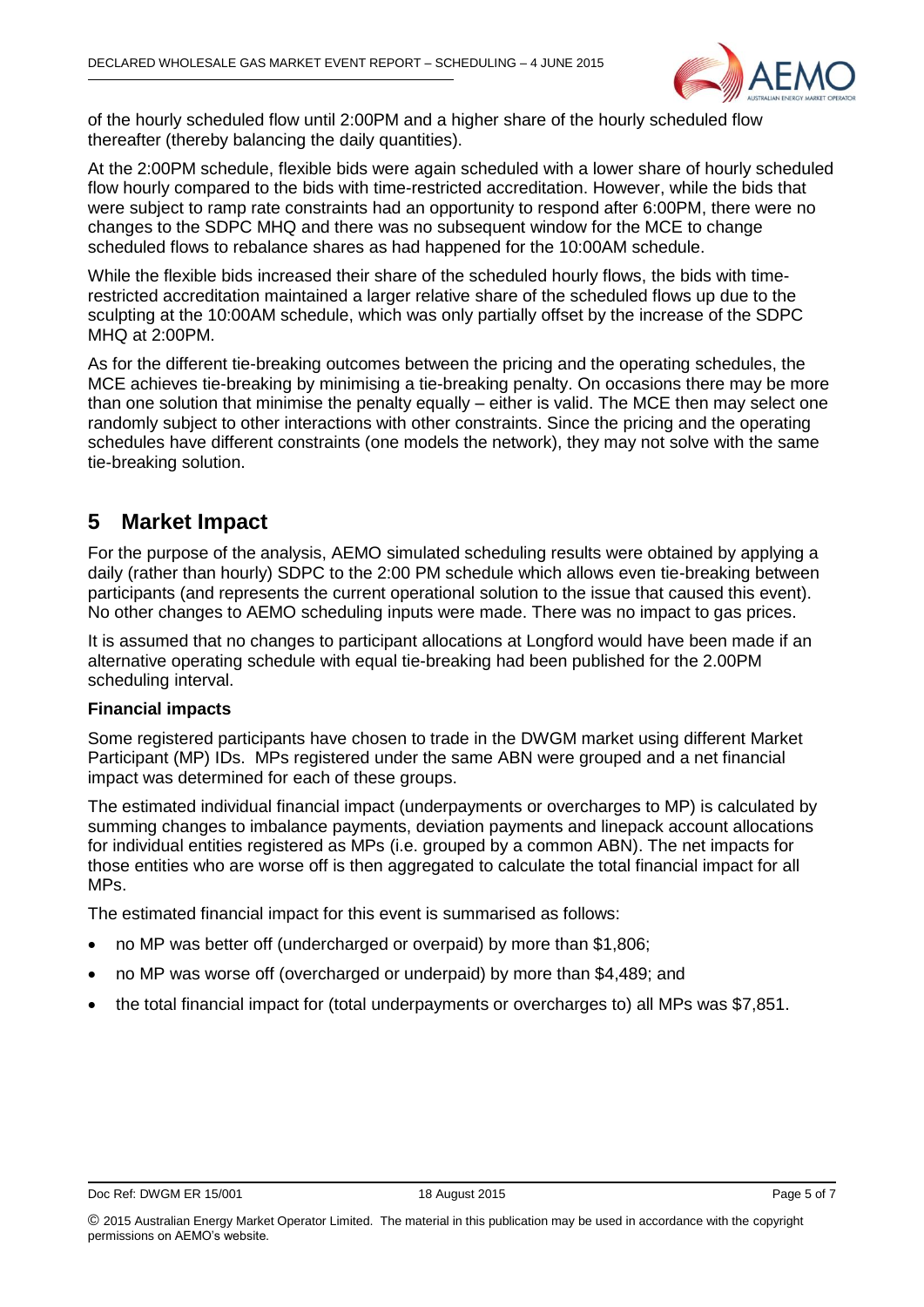

### <span id="page-5-0"></span>**6 Assessment of the Event**

In its assessment of the event AEMO has considered whether the outcome is an unintended scheduling result. As indicated in Table 1, AEMO has determined that the scheduling outcome does not meet the financial thresholds criteria for unintended scheduling results.

AEMO does not have reasonable grounds to suspect a breach of the Wholesale Market Procedures and has therefore only assessed this event with respect to the requirements of the NGR.

*Table 1 Assessment of the event* 

| ASSESSMENT CRITERIA                                                                                                                                                                                                                            | ASSESSMENT                                                                                                                                                                                                                                                                                                                     |  |  |
|------------------------------------------------------------------------------------------------------------------------------------------------------------------------------------------------------------------------------------------------|--------------------------------------------------------------------------------------------------------------------------------------------------------------------------------------------------------------------------------------------------------------------------------------------------------------------------------|--|--|
| NGR 217 Unintended scheduling results<br>If scheduling instructions issued as part of an<br>(1)<br>operating schedule produce one or more of the<br>following results:<br>(a) equally beneficial bids are not scheduled to<br>the same extent; | While the scheduling outcome meets the criteria for<br>unintended scheduling results when assessed<br>against rule 217(1)(a), it does not meet the criteria<br>for unintended scheduling results when assessed<br>against rule 217(4).<br>Consequently, AEMO does not consider this to be.<br>an unintended scheduling result. |  |  |
| then that result will be an unintended scheduling<br>result unless                                                                                                                                                                             |                                                                                                                                                                                                                                                                                                                                |  |  |
| its estimated financial impact <sup>5</sup> for an<br>(4)<br>individual Market Participant is less than<br>\$23,471 or for all Market Participants is less<br>than \$58,679.                                                                   |                                                                                                                                                                                                                                                                                                                                |  |  |

### <span id="page-5-1"></span>**7 Further Actions**

Following this incident AEMO investigated whether there were options to minimise a re-occurrence and found that the MCE could be modified to improve tie-breaking outcomes under the same scenario and to prioritise tie-breaking over scheduling with a flat hourly profile. However, such a change may increase deviation charges if the injector does not follow the variable hourly profile. A cost benefit analysis would need to be undertaken in conjunction with market participants if feedback is received that this option should be pursued.

AEMO also found that this outcome would not occur if all injection bids for the facility have the same accredited constraints or if a maximum daily constraint had been applied at the 2:00PM schedule (rather than an hourly constraint). Aligning participants' accredited constraints was identified as a possible solution, however it requires the cooperation of market participants and consultation would be required. Currently, AEMO is able to avoid the outcome reoccurring by using a mixture of daily and hourly constraints in such circumstances, however this increases complexity in the scheduling process and therefore risk of scheduling errors.

Doc Ref: DWGM ER 15/001 18 August 2015 18 August 2015

1

<sup>5</sup> The financial thresholds specific here have been adjusted to reflect the change in the Consumer Price Index in accordance with rule 217(5).